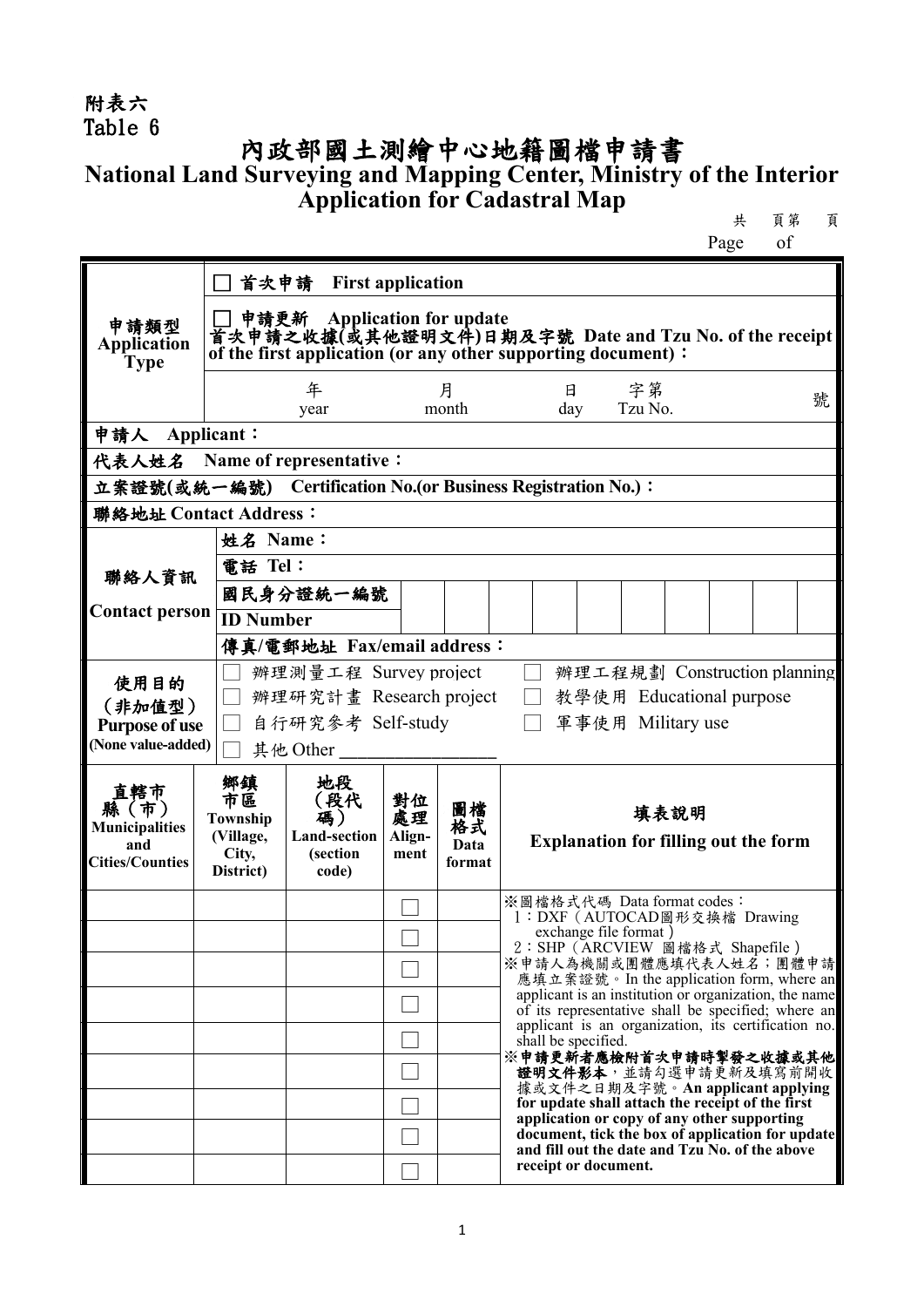|                                                                                                                                                                                                                                                                                                                                                                                                                                                                                                                                                                                                                                                                                                                                                                                                                                                                                                                                                                                                                                                                                                                                                                                                                                                                                                                                                                                                                                                                                                                                                                                                                                                                                                                                                                                                                                                                                                                                                                                                                                                                         |                                                                                                                                    |                              |  |  | ※對位處理係以地籍圖套疊正射影像等其他圖資<br>, 依地形地物等特徵選定控制點進行坐標轉換                                                                                            |  |  |  |  |
|-------------------------------------------------------------------------------------------------------------------------------------------------------------------------------------------------------------------------------------------------------------------------------------------------------------------------------------------------------------------------------------------------------------------------------------------------------------------------------------------------------------------------------------------------------------------------------------------------------------------------------------------------------------------------------------------------------------------------------------------------------------------------------------------------------------------------------------------------------------------------------------------------------------------------------------------------------------------------------------------------------------------------------------------------------------------------------------------------------------------------------------------------------------------------------------------------------------------------------------------------------------------------------------------------------------------------------------------------------------------------------------------------------------------------------------------------------------------------------------------------------------------------------------------------------------------------------------------------------------------------------------------------------------------------------------------------------------------------------------------------------------------------------------------------------------------------------------------------------------------------------------------------------------------------------------------------------------------------------------------------------------------------------------------------------------------------|------------------------------------------------------------------------------------------------------------------------------------|------------------------------|--|--|-------------------------------------------------------------------------------------------------------------------------------------------|--|--|--|--|
|                                                                                                                                                                                                                                                                                                                                                                                                                                                                                                                                                                                                                                                                                                                                                                                                                                                                                                                                                                                                                                                                                                                                                                                                                                                                                                                                                                                                                                                                                                                                                                                                                                                                                                                                                                                                                                                                                                                                                                                                                                                                         |                                                                                                                                    |                              |  |  | ,以移動地籍圖,使地籍圖套合地形及地物。<br>勾選對位處理之成果,其坐標系統為TWD97,<br>並僅提供SHP格式圖檔。Alignment is to overlay                                                     |  |  |  |  |
|                                                                                                                                                                                                                                                                                                                                                                                                                                                                                                                                                                                                                                                                                                                                                                                                                                                                                                                                                                                                                                                                                                                                                                                                                                                                                                                                                                                                                                                                                                                                                                                                                                                                                                                                                                                                                                                                                                                                                                                                                                                                         |                                                                                                                                    |                              |  |  | a cadastral map on another map, such as<br>orthophoto-image, by selecting the control point<br>for coordinate transformation according to |  |  |  |  |
|                                                                                                                                                                                                                                                                                                                                                                                                                                                                                                                                                                                                                                                                                                                                                                                                                                                                                                                                                                                                                                                                                                                                                                                                                                                                                                                                                                                                                                                                                                                                                                                                                                                                                                                                                                                                                                                                                                                                                                                                                                                                         |                                                                                                                                    |                              |  |  | topography and surface features so as to move and<br>fit the cadastral map into topography and surface                                    |  |  |  |  |
|                                                                                                                                                                                                                                                                                                                                                                                                                                                                                                                                                                                                                                                                                                                                                                                                                                                                                                                                                                                                                                                                                                                                                                                                                                                                                                                                                                                                                                                                                                                                                                                                                                                                                                                                                                                                                                                                                                                                                                                                                                                                         |                                                                                                                                    |                              |  |  | features. Where the result of alignment is ticked,<br>the coordinate system is TWD97 and the file is<br>only provided in SHP format.      |  |  |  |  |
| 資料使用注意事項 Important notes for use of data:<br>申請人應依申請目的使用資料,不得移作申請目的外之使用。An applicant shall use the data pursuant<br>11.<br>to the purpose of the application and may not use the data outside the scope of the purpose specified in the<br>application.<br>非經本中心書面許可,申請人不得自行重製或交付他人使用,亦不得以附加或改良資料為由,自<br>行重製或交付他人使用。Without the NLSC's written consent, an applicant may not duplicate the data or<br>deliver the data to a third party for use, or duplicate the data or deliver the data to a third party for use for<br>the purpose of adding or modifying the data.<br>申請人將資料委託處理時,應於申請書備註欄載明,委託事務完畢後,應將資料收回,受託人不得留<br>3.<br>存 • Where an applicant entrusts the data to a mandatory, the applicant shall specify such mandate in the<br>remarks column of the application form and collect the data from the mandatory, who is not allowed to<br>keep a copy of such data in any form, after the mandate completes.<br>  4. 資料僅供了解空間相對位置之參考,涉及土地實際權利界址者,應以地政事務所鑑界成果為準<br>• The data supplied are only for reference of relative spatial positions. To determine the right over the<br>actual boundary of land shall be based on the results of land boundaries supplied by the land office.<br>5. 資料使用若涉及著作權、國家安全等相關觸法情事,概由申請人自負所有民事及刑事責任。An applicant<br>Shall be fully and solely responsible for all civil and criminal liabilities if the applicant's use of the data<br>infringes upon copyright or national security.<br>  6. 申請人如對交付之資料有疑義,應於資料交付起七日內檢附收據提出疑義,由本中心查明處理,<br>逾期不予受理。Where an applicant has any doubt regarding the delivered data, the applicant shall raise<br>the doubt to the NLSC for examination by submitting the receipt within seven days after the delivery of<br>such data, or otherwise the NLSC will not answer the case if the applicant fails to do so within the<br>stipulated time limit.<br>7. 本申請書依測繪成果申請使用辦法蒐集個人資料, 僅供本申請使用, 不作為其他用途。Personal<br>information gathered in accordance with "Regulations of surveying and mapping data application", is just<br>for the use of this application only, not for other purposes. |                                                                                                                                    |                              |  |  |                                                                                                                                           |  |  |  |  |
| 8. 備註 Remark:                                                                                                                                                                                                                                                                                                                                                                                                                                                                                                                                                                                                                                                                                                                                                                                                                                                                                                                                                                                                                                                                                                                                                                                                                                                                                                                                                                                                                                                                                                                                                                                                                                                                                                                                                                                                                                                                                                                                                                                                                                                           |                                                                                                                                    | 申請人簽名 Applicant's signature: |  |  |                                                                                                                                           |  |  |  |  |
|                                                                                                                                                                                                                                                                                                                                                                                                                                                                                                                                                                                                                                                                                                                                                                                                                                                                                                                                                                                                                                                                                                                                                                                                                                                                                                                                                                                                                                                                                                                                                                                                                                                                                                                                                                                                                                                                                                                                                                                                                                                                         | 以上申請欄位不足時,請填寫續頁表格,以下由本中心填寫<br>If there is not sufficient space in the above application columns, place fill the continuation sheet |                              |  |  |                                                                                                                                           |  |  |  |  |

If there is not sufficient space in the above application columns, please fill the continuation sheet.

|  |  |  |  |  | Below shall be filled out by the NLSC. |  |
|--|--|--|--|--|----------------------------------------|--|
|  |  |  |  |  |                                        |  |

| 收件日期<br>Application<br>acceptance date |                  | 年<br>year |  | 月<br>month         |  | 日<br>day |                      | 收件號碼<br>Case No.        |  |                                          | 收據號碼<br>Receipt No.         |  |                              |
|----------------------------------------|------------------|-----------|--|--------------------|--|----------|----------------------|-------------------------|--|------------------------------------------|-----------------------------|--|------------------------------|
| 預收日期<br>Date of pre-<br>payment        |                  | 年<br>year |  | 月<br>month         |  | 日<br>day |                      | 預收金額<br>Pre-paid amount |  |                                          | 應收金額<br>Amount<br>payable   |  |                              |
| 辦理經過<br>Stages of<br>processing        | 收件<br>Acceptance |           |  | 資料處理<br>Processing |  |          | 收費<br>Payment of fee |                         |  | 領件簽收<br>Issuing and signing by applicant |                             |  |                              |
| 經辦日期<br>Date of processing             |                  |           |  |                    |  |          |                      |                         |  |                                          |                             |  |                              |
|                                        |                  |           |  |                    |  |          |                      |                         |  |                                          | 簽收 Signing for the receipt: |  |                              |
| 辦理人員<br>Staff in charge                |                  |           |  |                    |  |          |                      |                         |  |                                          | 函送<br>by letter             |  | 郵貨運<br>by post or<br>freight |
|                                        |                  |           |  |                    |  |          |                      |                         |  |                                          | 線上下載<br>download            |  | 電郵傳送<br>by email             |